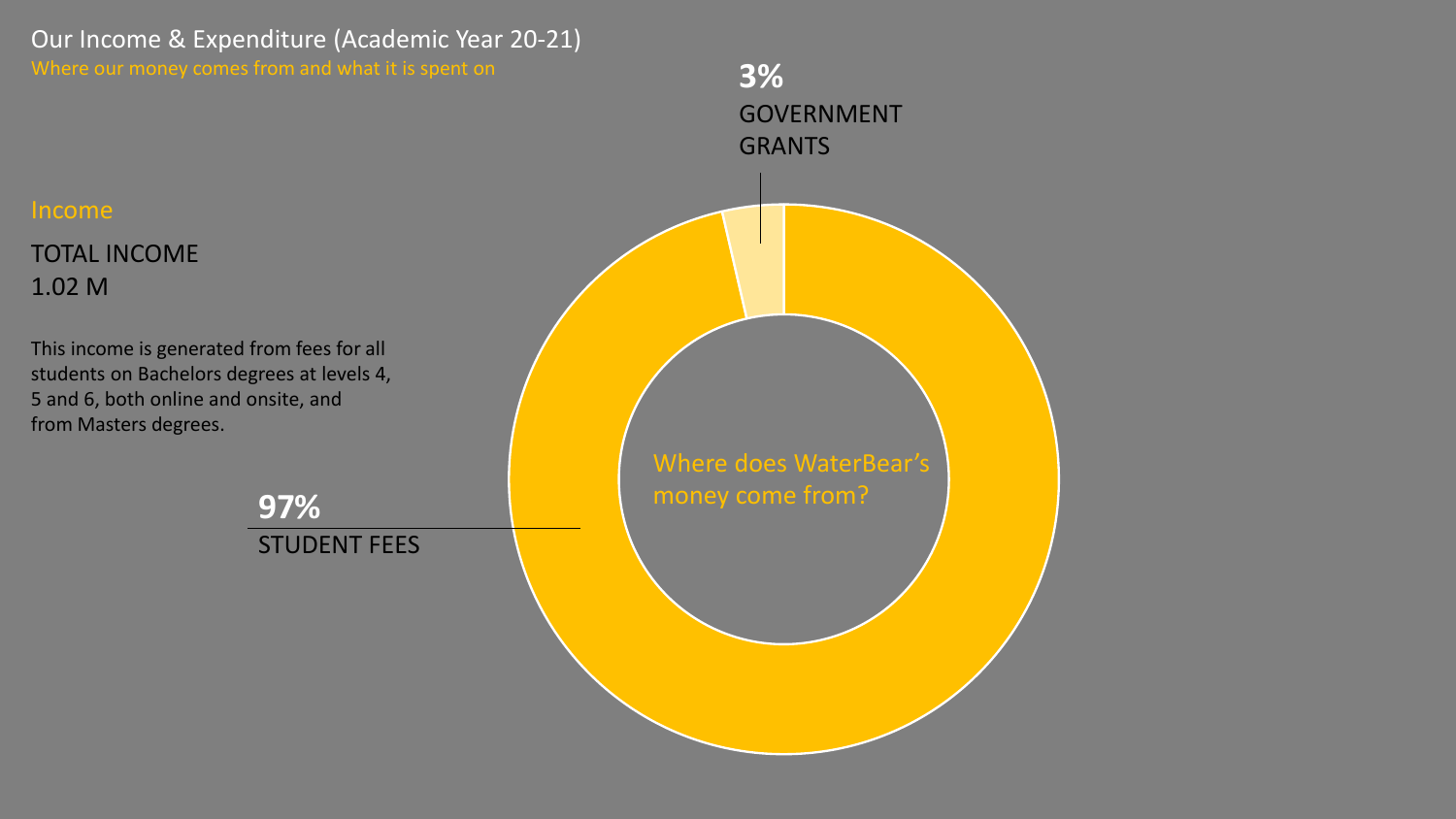Our Income & Expenditure (Academic Year 20-21)